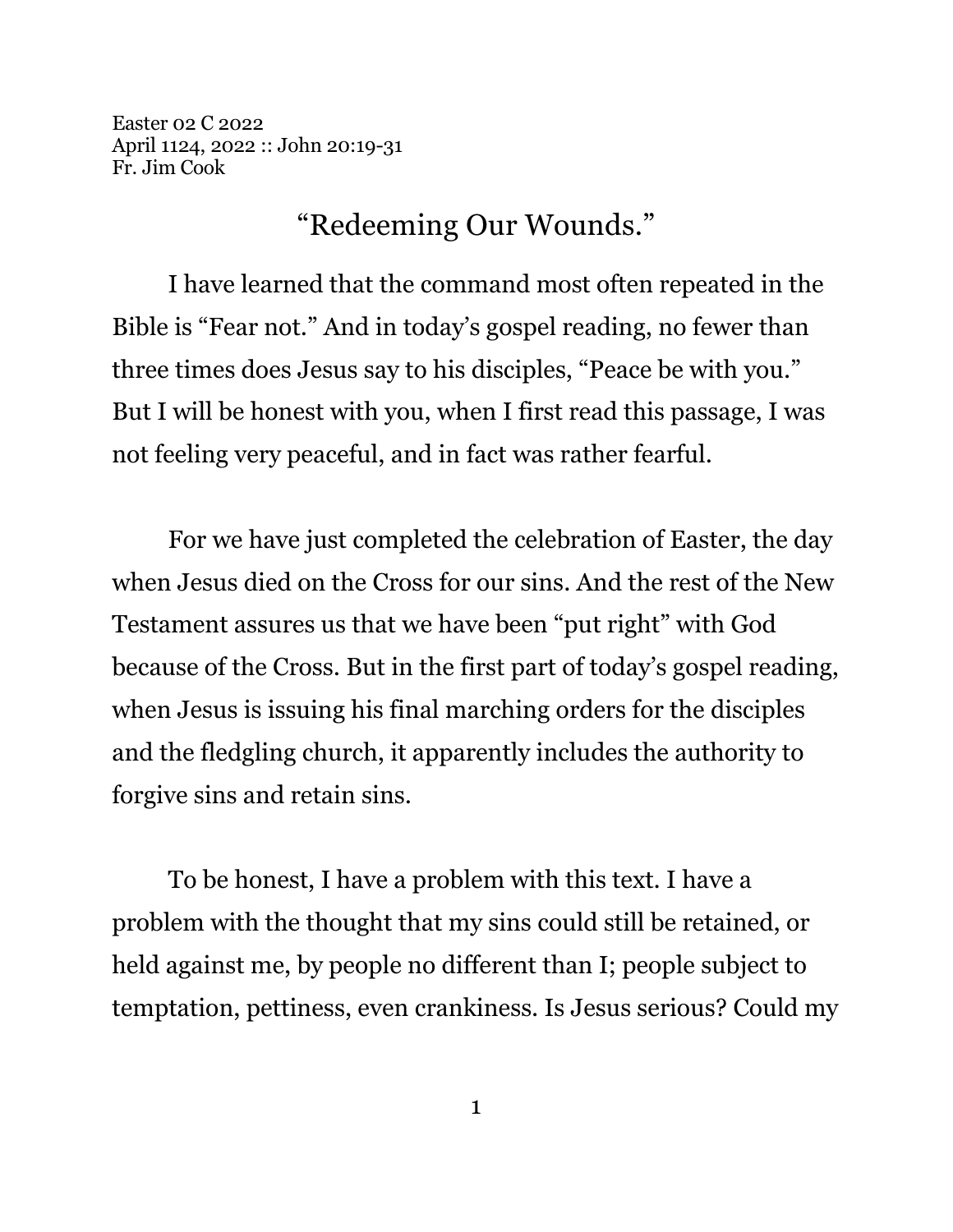sins actually be "retained" by somebody having a bad day, or someone who just didn't like me?

But my concern didn't drive me away from the text, but rather it drove me to dig even deeper into the text. And so I did some reading and studying this week, and have come to the conclusion that there is more going on here than meets the eye.

For one thing, our reading is divided into four parts, but I'll be dealing only with the first three. The first part of our gospel reading deals with an exchange that takes place between Jesus and the disciples. And since this is Jesus' final command to his disciples, it must be very important. So, what does it mean when Jesus gives his followers the authority to forgive and/or retain sins?

The first thing to keep in mind is that, by combining this final order with the gift of the Holy Spirit — just as Jesus received at the outset of his ministry — the community is to understand that it is continuing the work that Jesus began in the world.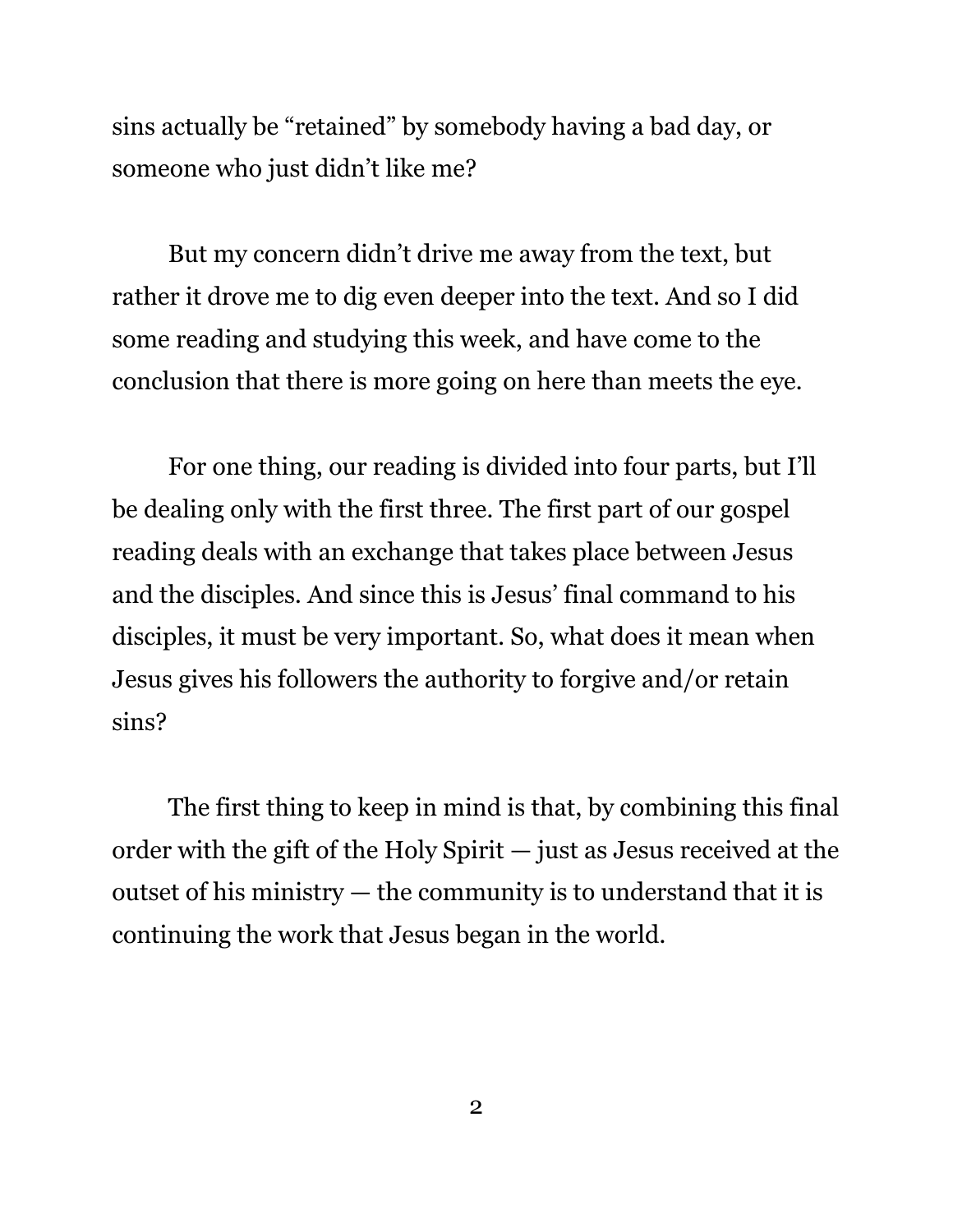The second thing we need to keep in mind is very important, and it's a real mind-bender. For in John's gospel, any conversation about "sin" is not a conversation about moral transgressions; it's not a conversation about someone violating this commandment or breaking that law. Rather, when sin is mentioned in John's gospel, it's *always a reference to a theological failing*. Believe it or not (but I hope you'll believe it), whenever sin is mentioned in John's gospel, it's always in the context of someone being blind to the revelation of God in Jesus.

In other words, what the first part of our reading is telling us, is that our calling as Christians, and our mission as a community of faith, is to continue the work of Jesus, which is to bear witness to the love of God. Therefore, in John's gospel, the church's commission is *not* to go about judging people, and deciding who deserves forgiveness of their sins and who doesn't. Rather, it's to do what Jesus did: reveal God to the world, and help people into a relationship with God.

Now that is the meat and substance of today's gospel reading, and it's all contained in the first part of our gospel reading. Parts two and three of our gospel reading are, in some way, lessons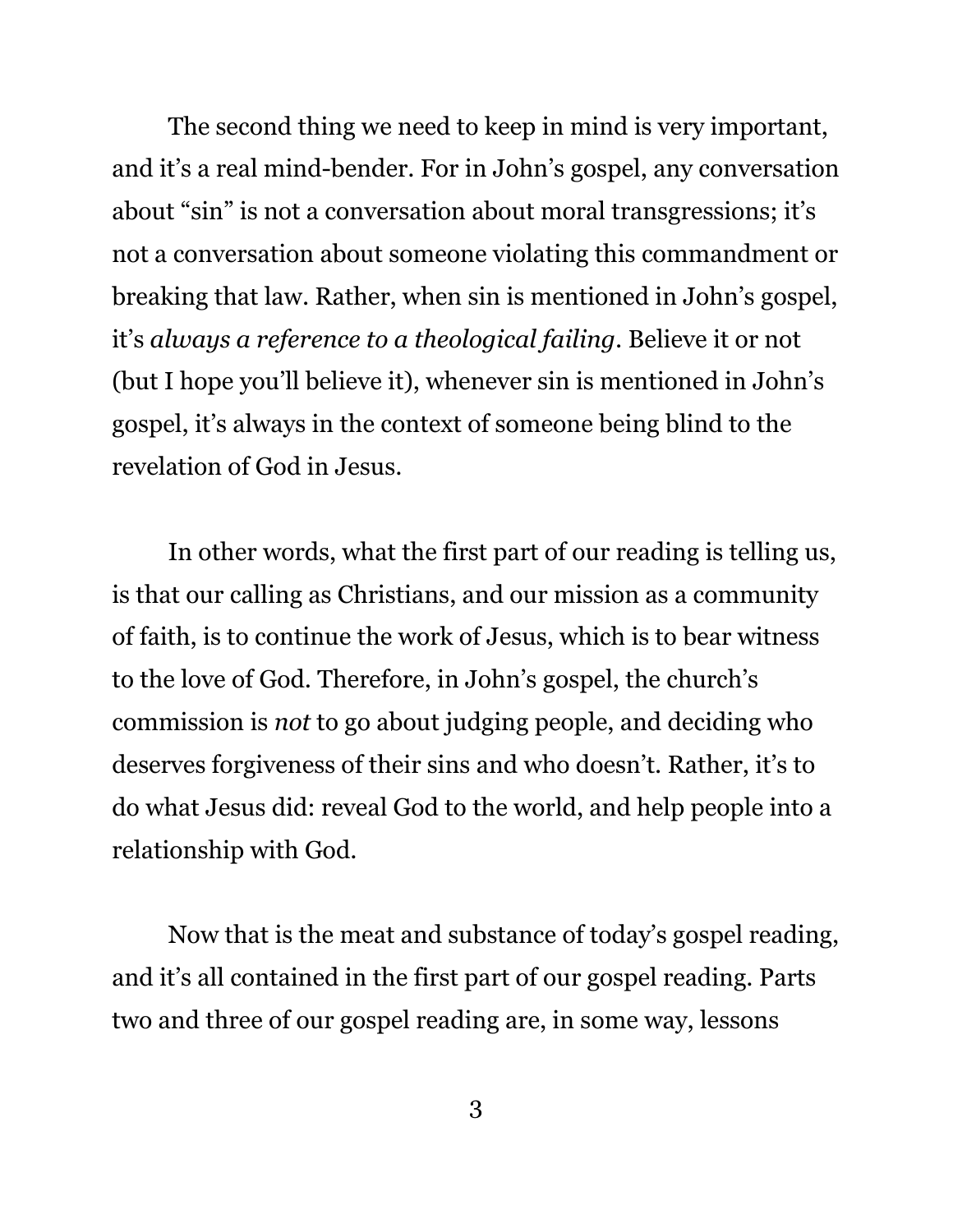about how we go about fulfilling our commission. Part two of our gospel reading shows us how *not* to do it, and part three shows us how we can do it successfully.

In the second part of our gospel reading, Thomas finally shows up, and the disciples say to Thomas, "We have seen the Lord." But Thomas refuses to believe their claim. It's this exchange that has apparently earned Thomas the nickname of Doubting Thomas. But to be entirely fair, what the disciples said to Thomas was the *very same thing* that Mary said to the disciples, and the disciples were just as unbelieving as was Thomas. And what Thomas asks for in order to believe — to see the wounds — was exactly what it took in order for the disciples to believe. So, we need to cut Thomas some slack.

The point of all this is, I think, when we are trying to show the world what God has done for us in Jesus, when we are revealing God to the world, when we are professing the love of God for the world, sometimes it takes more than words like "We have seen the Lord!" Some people will not be persuaded by the most articulate of arguments.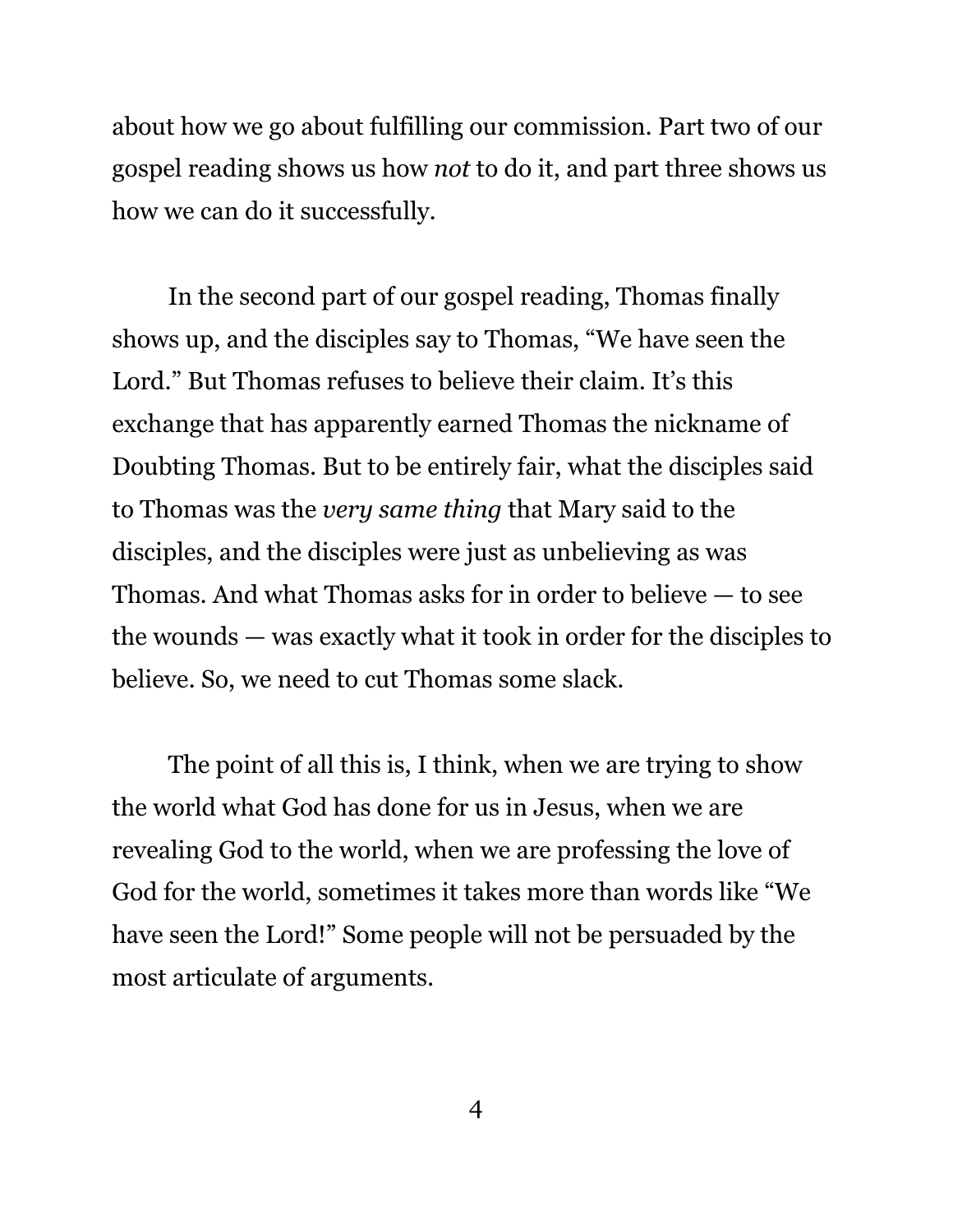Therefore, in the third part of our gospel reading, we are shown how to be effective witnesses for the love of God in Christ. And how do we do that? We give the world the same thing Jesus gave Thomas: we show our wounds to the world.

All of us are wounded. All of our carry the baggage of physical, emotional, or spiritual scars. Sometimes we carry all three. And the fact that we all manage somehow to show up for worship on a fairly regular basis is proof that God has been working on us; that God has been meeting us in our wounded state, and leading us towards wholeness and strength. And even though, for many of us, our wounds are something we'd prefer to keep hidden, our gospel reading suggests that they are the very things that can make us effective disciples of God, and effective witnesses to the love of God.

In his important book entitled "The Wounded Healer," Henri Nouwen once wrote:

> Nobody escapes being wounded. We all are wounded people, whether physically, emotionally, mentally, or spiritually. The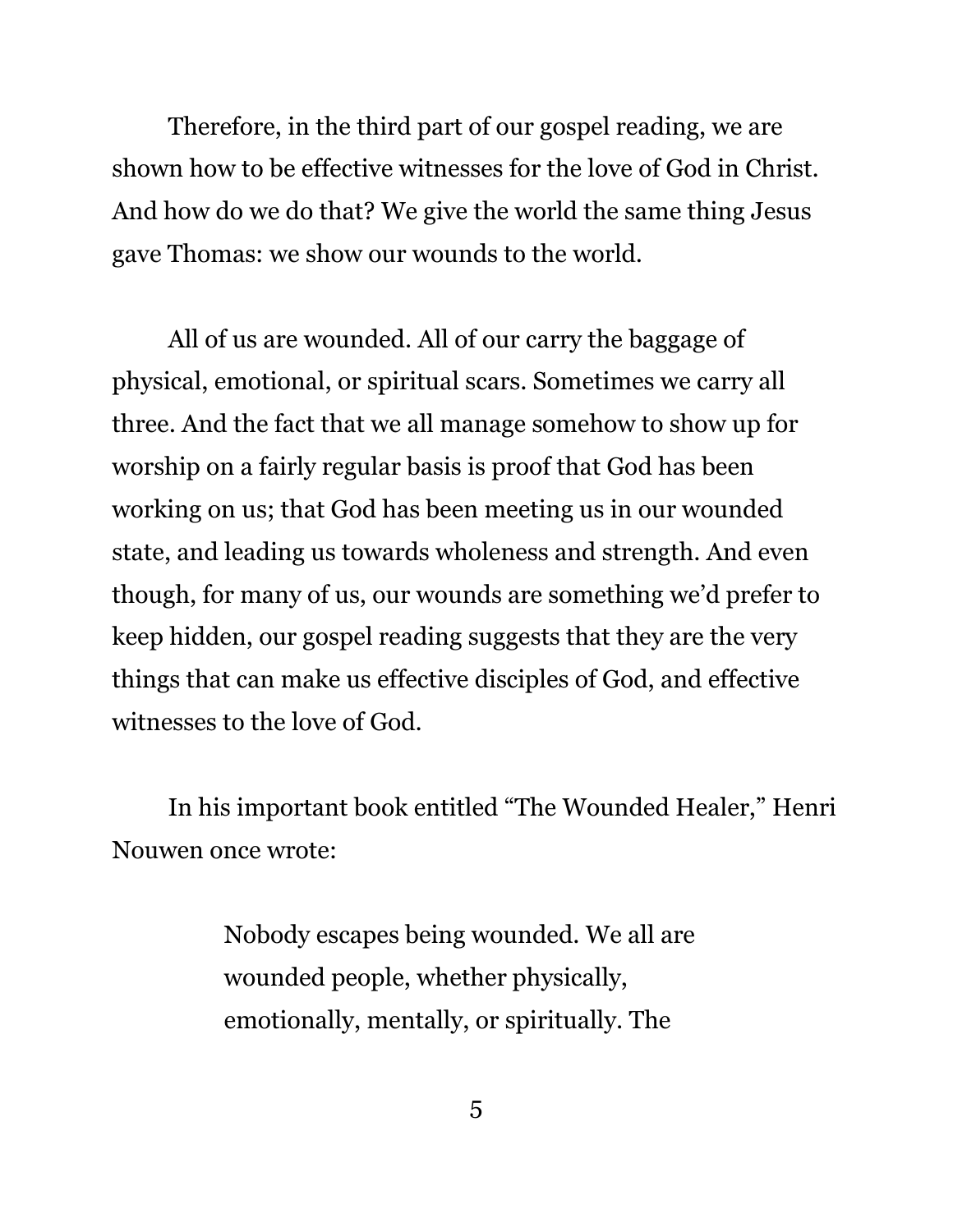main question is not "How can we hide our wounds?" so we don't have to be embarrassed, but "How can we put our woundedness in the service of others?" When our wounds cease to be a source of shame, and become a source of healing, we have become wounded healers.

Nouwen continues:

Jesus is God's wounded healer: through his wounds we are healed. Jesus' suffering and death brought joy and life. His humiliation brought glory; his rejection brought a community of love. As followers of Jesus we can also allow our wounds to bring healing to others.

In today's gospel reading from John, Jesus gives us our marching orders in somewhat cryptic language: Whatever sins we forgive are forgiven, and whatever sins we retain are retained. But now we know what this really means. When we allow people to see